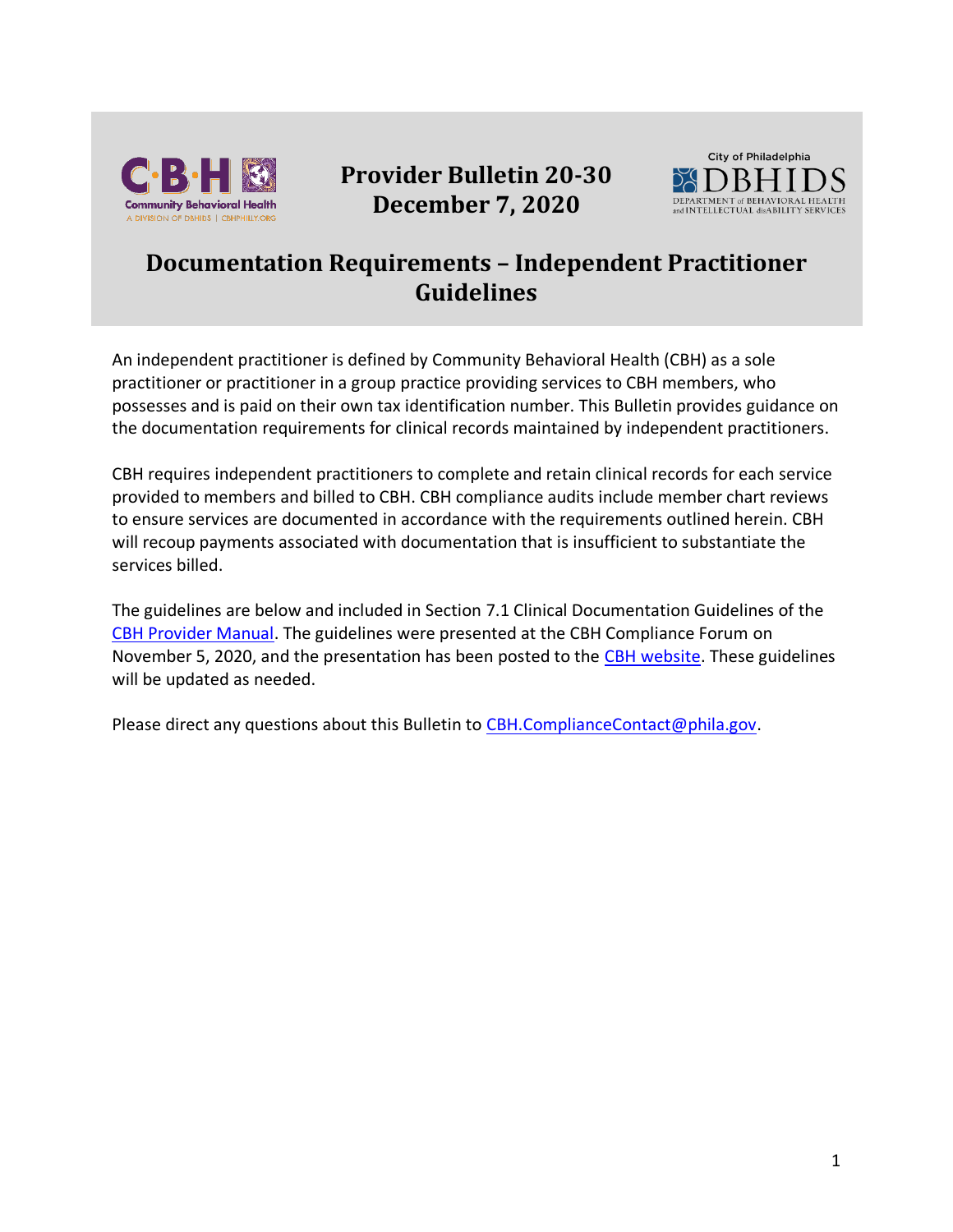### **Documentation Standards for Independent Practitioners**

An independent practitioner is defined by Community Behavioral Health (CBH) as a sole practitioner or practitioner in a group practice providing services to CBH members, who possesses and is paid on their own tax identification number.

Credentialing requirements for independent practitioners can be found in the [CBH](https://cbhphilly.org/cbh-providers/oversight-and-monitoring/cbh-provider-manual/)  [Credentialing Manual.](https://cbhphilly.org/cbh-providers/oversight-and-monitoring/cbh-provider-manual/) Documentation should be in alignment with the guidelines laid out in the [CBH Credentialing Handbook for Network Providers.](https://dbhids.org/wp-content/uploads/2018/11/Credentialing-Handbook-FINAL-11-5-18.pdf)

Independent practitioners are responsible for the completion and retention of clinical records for each service provided and billed to CBH. CBH may request records at any time to aid in coordination of care and investigations of quality or compliance concerns.

### **General Record Maintenance**

- Final and complete clinical notes must be entered into the clinical record within seven days of the date of service or prior to the submission of claims for payment for the service, whichever occurs first.
- Records should be in their original form, including signature.
- Records should be organized in a way that allows for ease of location and referencing.
- Records should be sequential, and date ordered.
- All entries within the record must be legible (including signature).
- Records should be typed, written, or printed only in ink.
- Every page in the records must have some form of identification of the person receiving services.
- Records should not include names of other individuals (may use initials or similar method to maintain confidentiality for group services).
- Records should be individualized to meet the needs of each person receiving services.
- Correcting errors: correction tape/fluid, scribble over, etc. should not be used. If there is an error, draw a single line through the error and initial, then enter correct material. (Note: only original authors may make alterations).
- Records should only contain universal and county-designated acronyms and abbreviations.
- Signatures must include the date signed, and those dates may not be pre-printed for paper-based records. The signature must reflect the date the note was signed.
- Each CBH member must sign either an encounter form or sign-in log that includes a signature date completed by the member, demonstrating that the member was present for the service and provide evidence of the duration of their attendance.

### **Storage, Retention, and Destruction of Records**

### *Storage*

Clinical records contain Protected Health Information (PHI) covered by both state and federal laws. Providers are required to protect the record against loss, defacement, tampering, or use by unauthorized persons.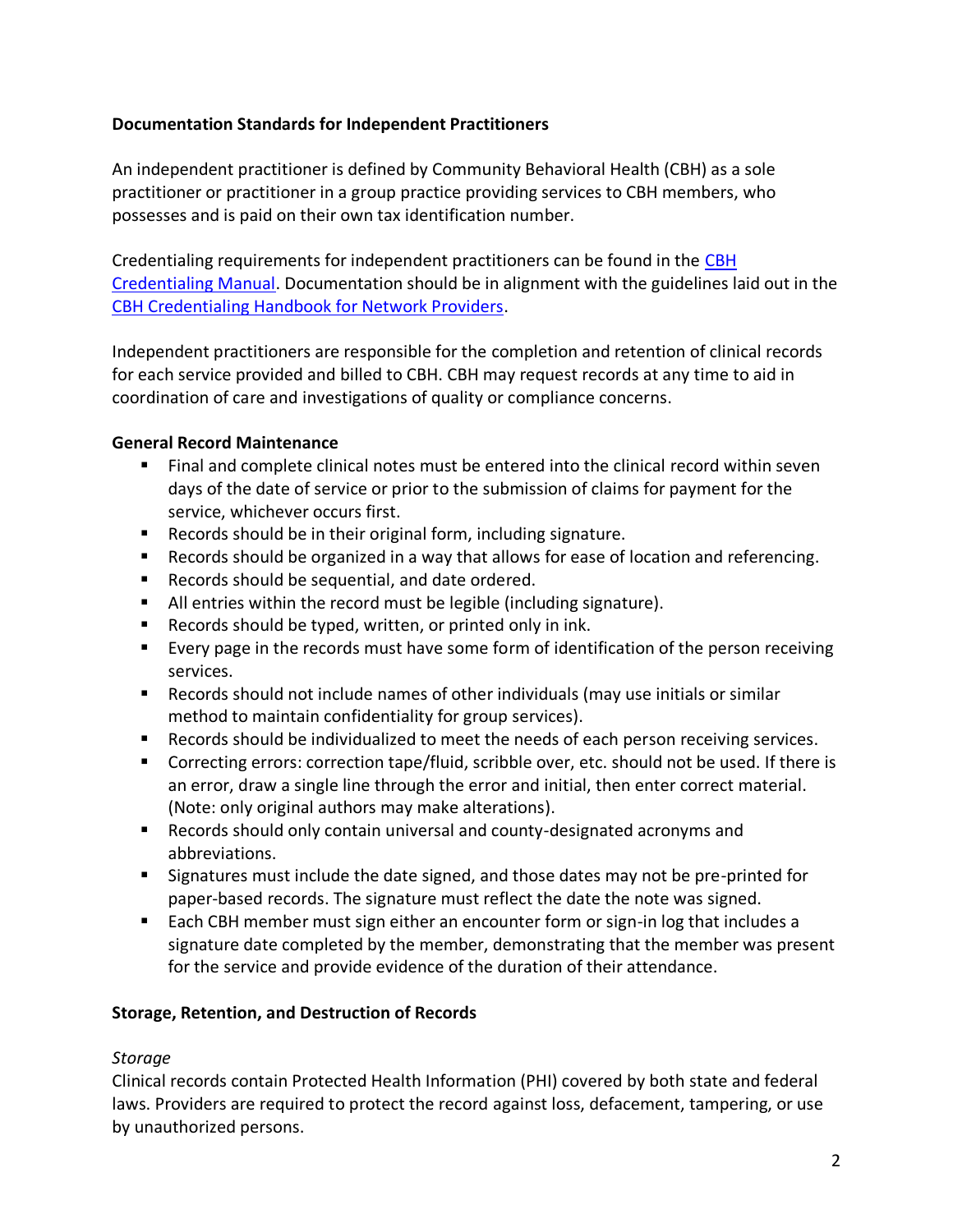Clinical records should be "double locked" for storage (e.g. records placed in a locked filing cabinet within a locked office). Practitioners should have a safe and confidential filing system and retrieval system for access, accountability, and tracking.

Electronic records should be created and maintained in a way that is designed to protect their security, integrity, confidentiality, and appropriate access. Electronic records should be stored in a password-protected computer located within a locked room. Electronic records should also comply with applicable legal and ethical requirements.

### *Retention/Destruction*

Full records should be retained for seven years after the last date of service delivery for adults and until one year after a minor reaches the age of majority, even if this requires the record to be retained longer than seven years. (49 Pa. Code § 16.95). Records should be retained beyond seven years if an audit involving those records is pending, until the audit findings are resolved and completed.

Records should be destroyed in a manner to preserve and assure confidentiality.

#### **Content of records**

#### *Progress Notes*

Progress notes are the evidence of services provided and relate to the individual's progress in treatment. Progress notes are to be completed within seven days of the date of service or prior to the submission of claims, whichever occurs first. Missed appointments should also be documented within the clinical chart but should not be billed. Progress notes should be written in a standardized format (e.g. DAP, SOAP, BIRP) and should include the following:

- Date with start and end times of the service including a.m./p.m. designation or using military time
- Type of service rendered
- Assessment of individual's current clinical presentation
- **E** Interventions utilized by practitioner and individual's response to said intervention
- Treatment goals and individual's progress towards each stated goal
- Collateral information (with consent from person receiving service)
- Unresolved issues from previous contacts
- Plans, next steps, and/or clinical decisions
- Practitioner's signature

Independent practitioners are not responsible for completing separate recovery/resilience plans with each person receiving service. However, elements of recovery/resilience plans should be contained within the progress notes. Goals, interventions, and the plan for the next session should be evident in each progress note. In addition, there needs to be a rationale for treatments, including medications, documented within the progress note. Simply documented plans such as "John will return in one week" will not be considered sufficient for documentation of on-going care planning.